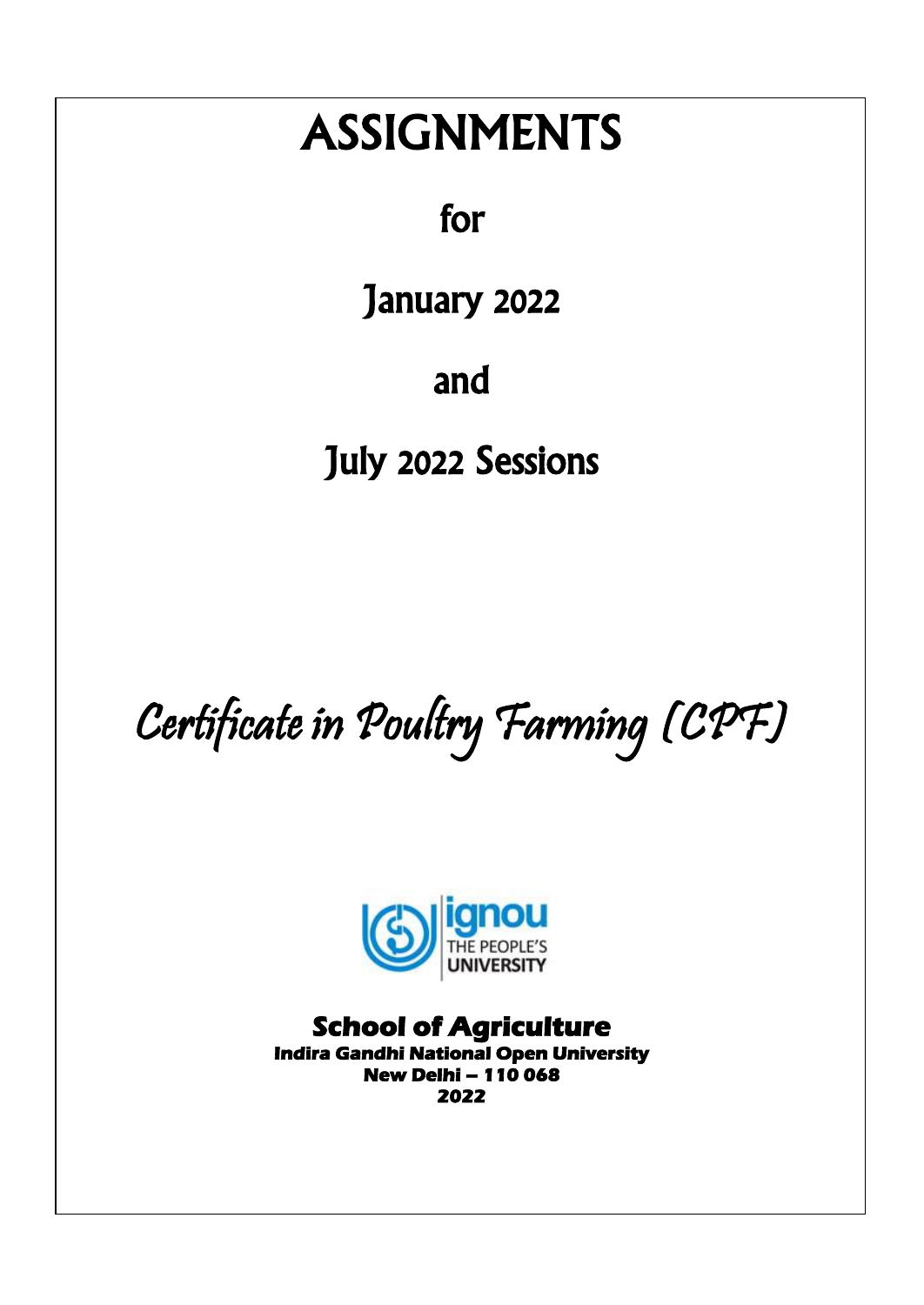## **LAST DATE FOR SUBMISSION OFASSIGNMENTS**

| <b>Course Code</b> | Last Date for Submission of Assignments at PSC |                                 |
|--------------------|------------------------------------------------|---------------------------------|
|                    | <b>January 2022 Session</b>                    | <b>July 2022 Session</b>        |
| $OLP - 001$        | 30 <sup>th</sup> March 2022                    | 30 <sup>th</sup> September 2022 |
| $OLPI-001$         | 30 <sup>th</sup> March 2022                    | 30 <sup>th</sup> September 2022 |
| $OLPI-002$         | 30 <sup>th</sup> March 2022                    | 30 <sup>th</sup> September 2022 |

**Note:**

- Kindly submit your assignments at the concerned study centre/PSC within the due date as mentioned above.
- Before submitting the examination form (March and September for June and December Term-end examinations, respectively), it is essential to submit the assignment and get authentication from Programme-in charge or Coordinator of the study centre/PSC for the courses you will be appearing for.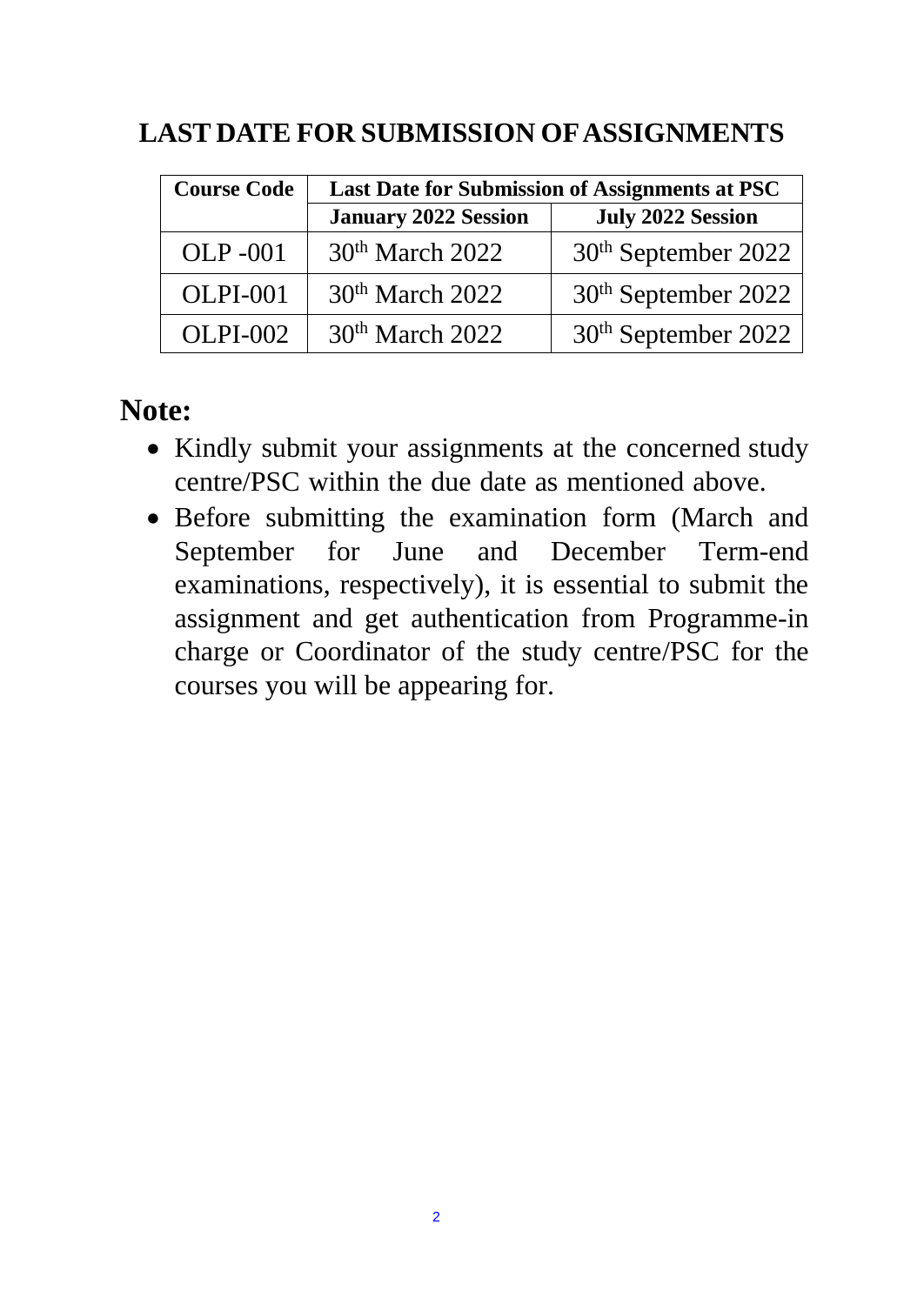#### Dear learner,

Welcome to the ''Certificate in Poultry Farming'' (CPF) programme.

We hope that you have gone through the Programme Guide of CPF programme carefully and completely. The weightage to the term-end examination (TEE) will be 80% and weightage to the continuous assessment (Assignments) will be 20%. There is one assignment for each course with theory component i.e. three assignments for the programme (OLP-001, OLPI-001 and OLPI-002). Each assignment will be of 50 marks which will be ultimately converted to have weightage of 20% of the theory. You are requested to go through the study materials first and then prepare the assignment response following the instructions. Your responses should not be a complete reproduction of the textual material/blocks provided for selflearning purposes. Please submit your assignment responses at the Study Centre/Programme Study Centre (PSC) allotted to you on or before the due date. The assignments will be evaluated by the Counsellors at the study centre/PSC and the respective weightage of marks will be added to the percentage of marks obtained at the term-end examination. Each candidate will have to complete assignments in order to appear in the term-end examination. Candidates are, therefore, advised to take assignments seriously and submit them in time.

#### **General Instructions**

- 1) If you fail to submit the assignments before the due date of the particular session, you are supposed to attempt the fresh set of assignment of subsequent sessions.
- 2) Write your Enrolment Number, Name, Full Address and Date of Despatch at the top right-hand corner of the first page of your answer sheet.
- 3) Write the Programme Title, Course Title, Assignment Code, Code and Place of the Study Centre on the left- hand corner of the first page of your answer sheet.

The top of the first page of your answer sheet for each assignment should be as follows:

|                                                             | Name           |  |  |
|-------------------------------------------------------------|----------------|--|--|
|                                                             | <b>Address</b> |  |  |
|                                                             |                |  |  |
|                                                             | Date           |  |  |
| Note: Students are required to follow this format strictly. |                |  |  |

- 4) Your answer sheet should be complete in all respects. Make sure that you have answered all the questions in assignments before submitting them. Incomplete answer sheets will yield poor marks.
- 5) As far as possible, you are advised to give the relevant points from the course material and elaborate their answers and explanations in your own language instead of reproducing the language of the course materials.
- 6) You are advised not to copy from the study material while attempting the assignments. In case it is found that the assignments have been copied from study material, you will be awarded zero marks.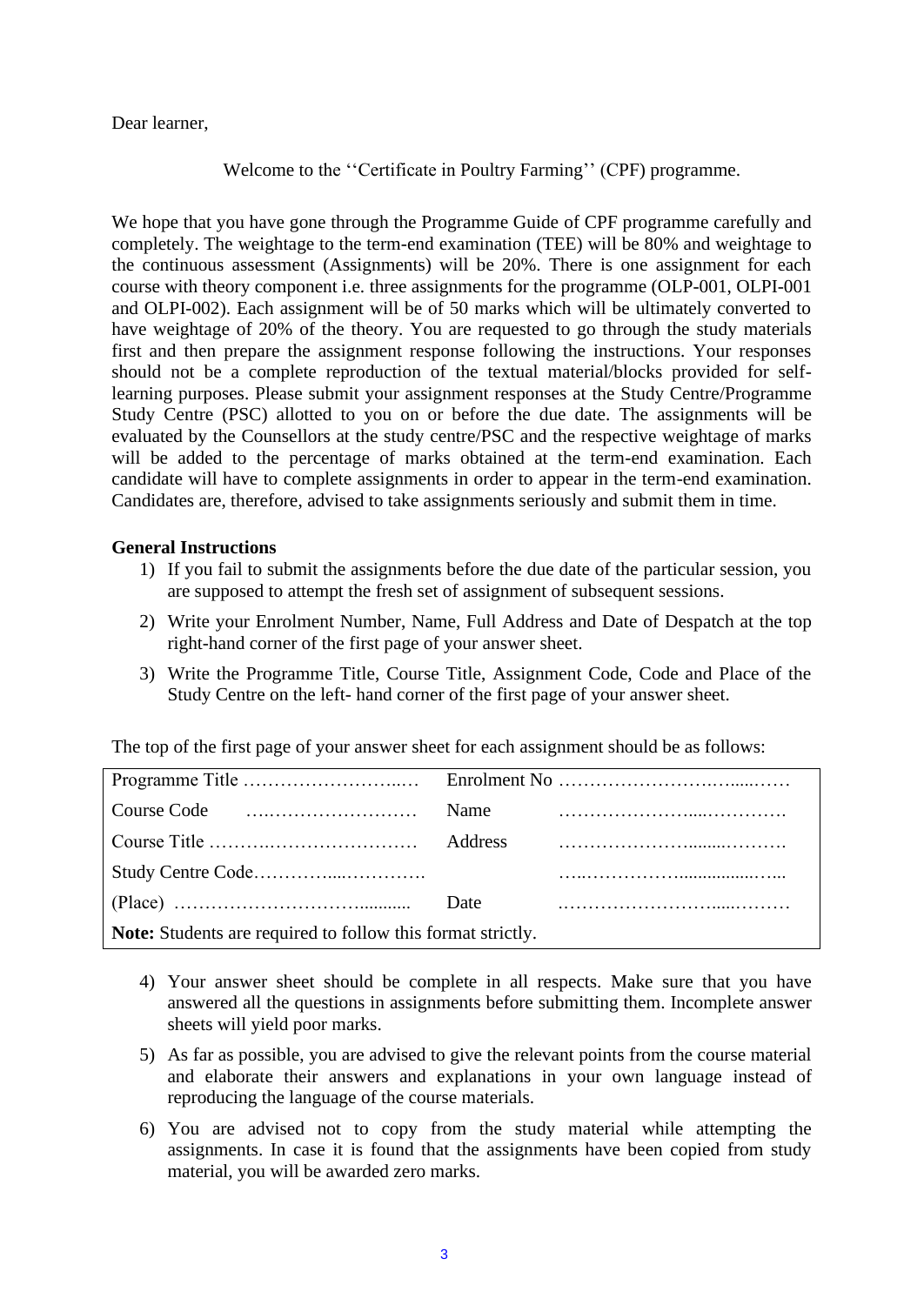- 7) Avoid copying from the answer sheets of other learners. If copying is noticed, the assignments of such learners will be rejected.
- 8) Use only foolscap size paper for your answers, ordinary writing paper, neither too thick nor too thin, will do. Assignments should be strictly handwritten. Typed assignment are not acceptable.
- 9) Leave 3" margin on the left and at least 4 lines in-between each answer in an assignment. This will enable your Counsellor to write useful comments in appropriate places. Write question number for each answer clearly.
- 10) The coordinator of your Study Centre/PSC will return the evaluated assignments to you. This will also include a copy of assessment sheet containing global comments of the evaluator on your performance in the assignments. This will enable you to improve in your future assignments as well as in the term- end examinations.
- 11) The Assignments should be sent or submitted to the Programme In-charge/ Coordinator of the Study Centre/PSC allotted to you.

#### **Before attempting the assignments, please read the instructions carefully.**

Wishing you all the best for successful completion of the programme.

### **HAPPY LEARNING!**

#### **Programme Coordinator (CPF)**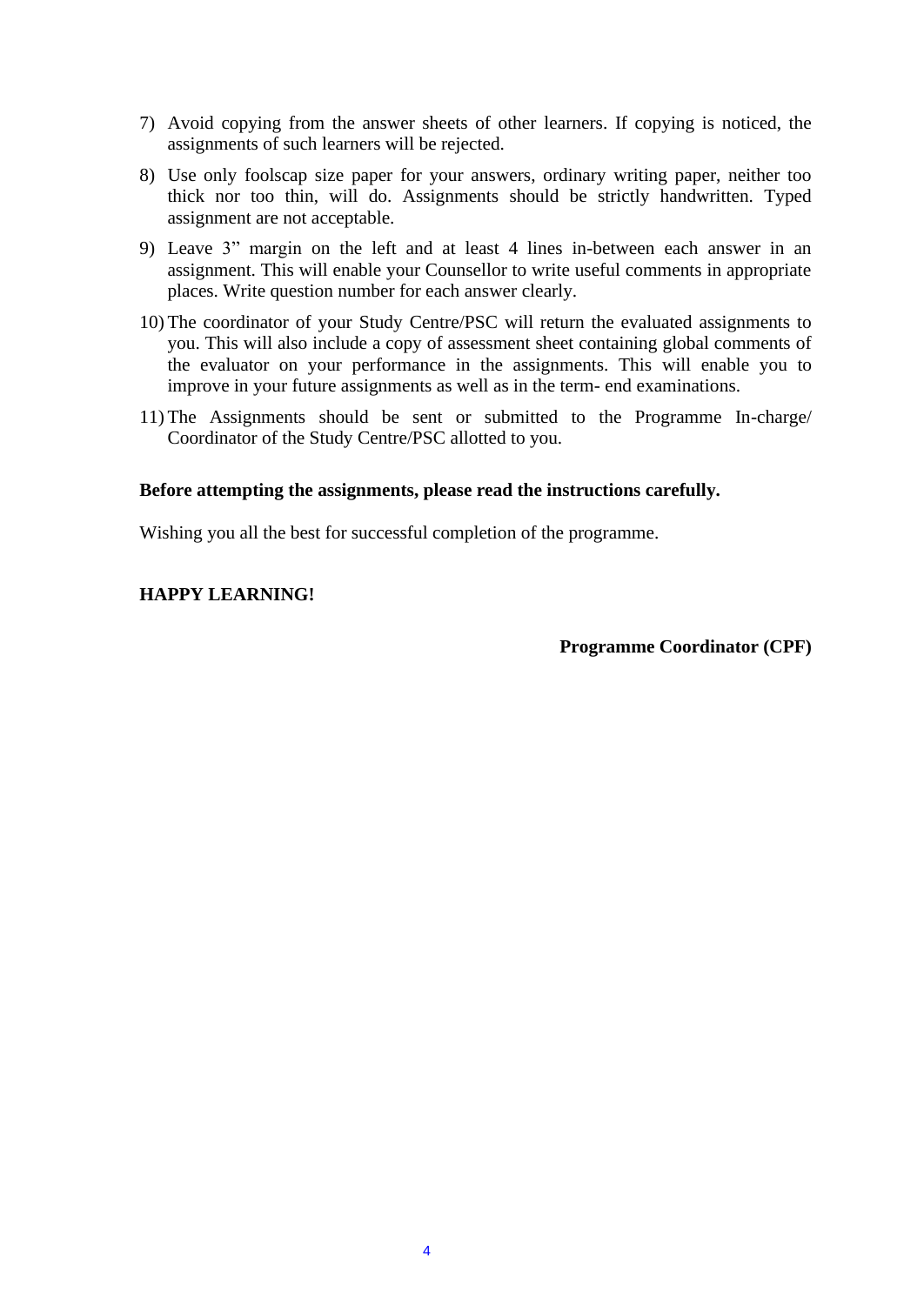#### **OLP-001: INTRODUCTION TO POULTRY FARMING**

#### **Maximum Marks: 50**

### **Answer all questions. All questions carry equal marks. (5x10=50)**

- 1) Define the following in one or two lines:
	- i) Mixed farming
	- ii) Clutch
	- iii) Moulting
	- iv) Bio-security
	- v) Hen
- 2) Define Poultry in your own words. What are the advantages of rearing poultry?
- 3) Backyard Poultry Farming is one of the best sources of subsidiary income to rural people. Justify the statement with suitable example.
- 4) Describe the factors affecting the egg production.
- 5) Poultry farming significantly contributes to rural livelihood security. Comment on the statement and give your opinion.
- 6) Differentiate between layer and broiler? Give few examples for broiler and layer chicken.
- 7) Draw the body parts of chicken and name them.
- 8) What are the different methods of mating practiced in poultry? Which is the best method and why?
- 9) What do you mean by Hatchability and Livability percentages? Explain how it will be useful in evaluating the performance of a hatchery.
- 10)Calculate persistency (% egg production) based on the following assumptions:
	- Age at sexual Maturity  $=175$  days
	- Age at judging  $= 362$  days
	- No. of eggs produced  $=139$

#### **OLPI- 001: POULTRY HOUSING AND MANAGEMENT**

#### **Maximum Marks: 50**

#### **Answer all questions. All questions carry equal marks. (5x10=50)**

- 1) Draw a cross-section of a broiler house. Label its parts and indicate the dimensions.
- 2) Explain cage system of rearing poultry. For which type of birds they are commonly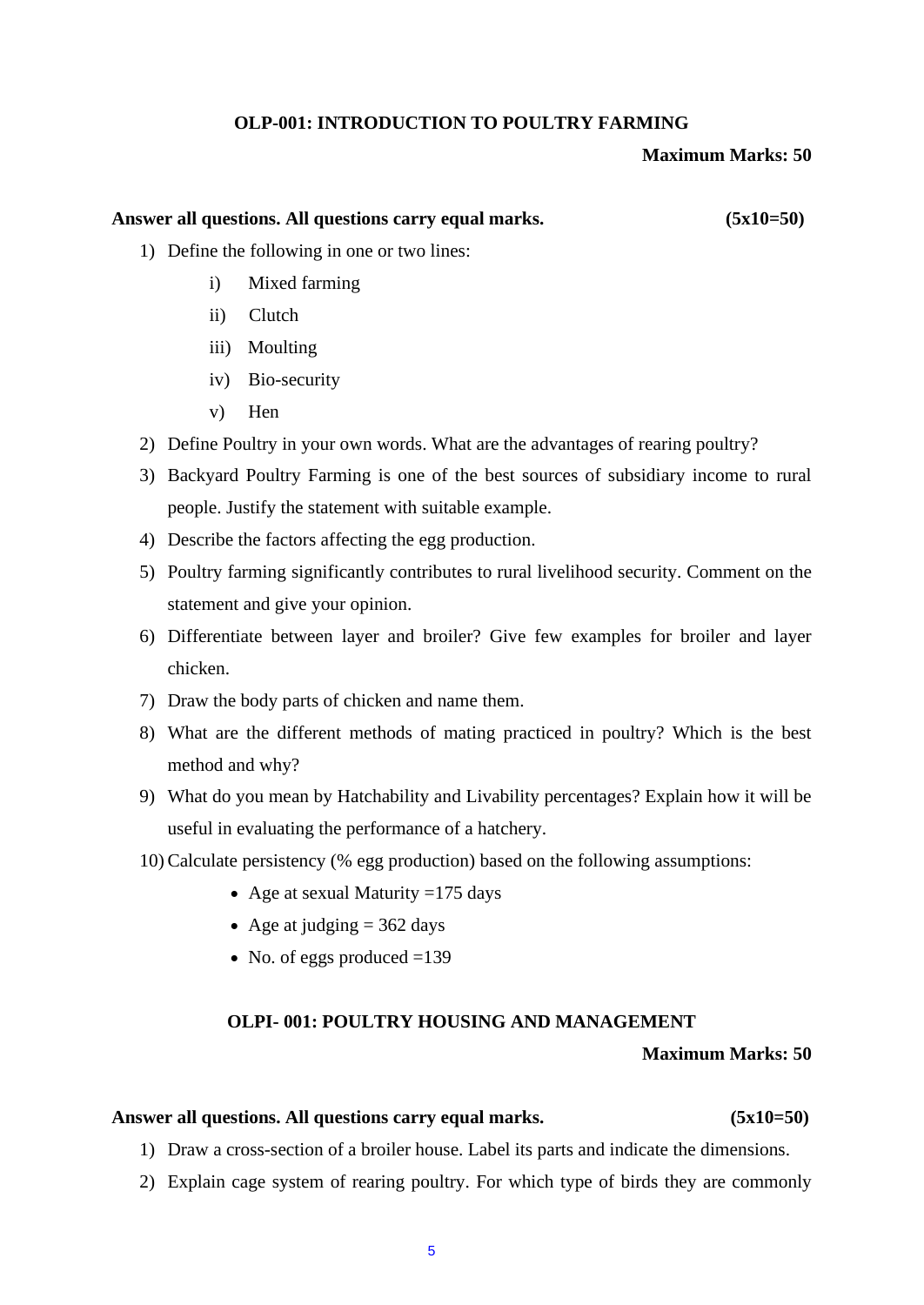used in our country? Write its advantages and disadvantages.

- 3) Define brooder. Briefly explain different types of brooders available in the market.
- 4) What is beak trimming? Why is it performed? What are the precautions to be followed before, during and after beak trimming?
- 5) Define candling of eggs. Why is it done? How will you differentiate between fertile and infertile eggs?
- 6) Write briefly how you prepare the house for arrival of chicks.
- 7) Describe the precautions to be taken to keep the litter in good conditions?
- 8) Differentiate between Backyard and Free-range farming. Write the importance of providing supplementary feeding, watering and night shelter for backyard birds?
- 9) Explain the factors affecting the cost of production. Describe the cost reduction methods.
- 10)Based on the following assumptions, calculate Fertility%, Hatchability % (on TES and FES):
	- Total number of eggs set  $= 200$
	- Total number of fertile eggs  $= 165$
	- Number of chicks hatched  $=142$

#### **OLPI- 002: POULTRY FEEDS AND FEEDING**

#### **Maximum Marks: 50**

#### **Answer all questions. All questions carry equal marks. (5x10=50)**

- 1) Based on the nutrients present in the feed, classify feedstuffs into different types and give two examples for each type of feedstuff along with their crude protein and energy contents.
- 2) Identify important minerals and vitamins (five each) required by poultry birds and indicate their deficiency symptoms.
- 3) Define feed additives. Why are they added to the poultry ration? How can we prevent mycotoxins?
- 4) Differentiate between Feed Conversion Ratio and Feed Efficiency Ratio. Explain how to calculate them.
- 5) What do you mean by Pellet form of feed? Write briefly its advantages and disadvantages.